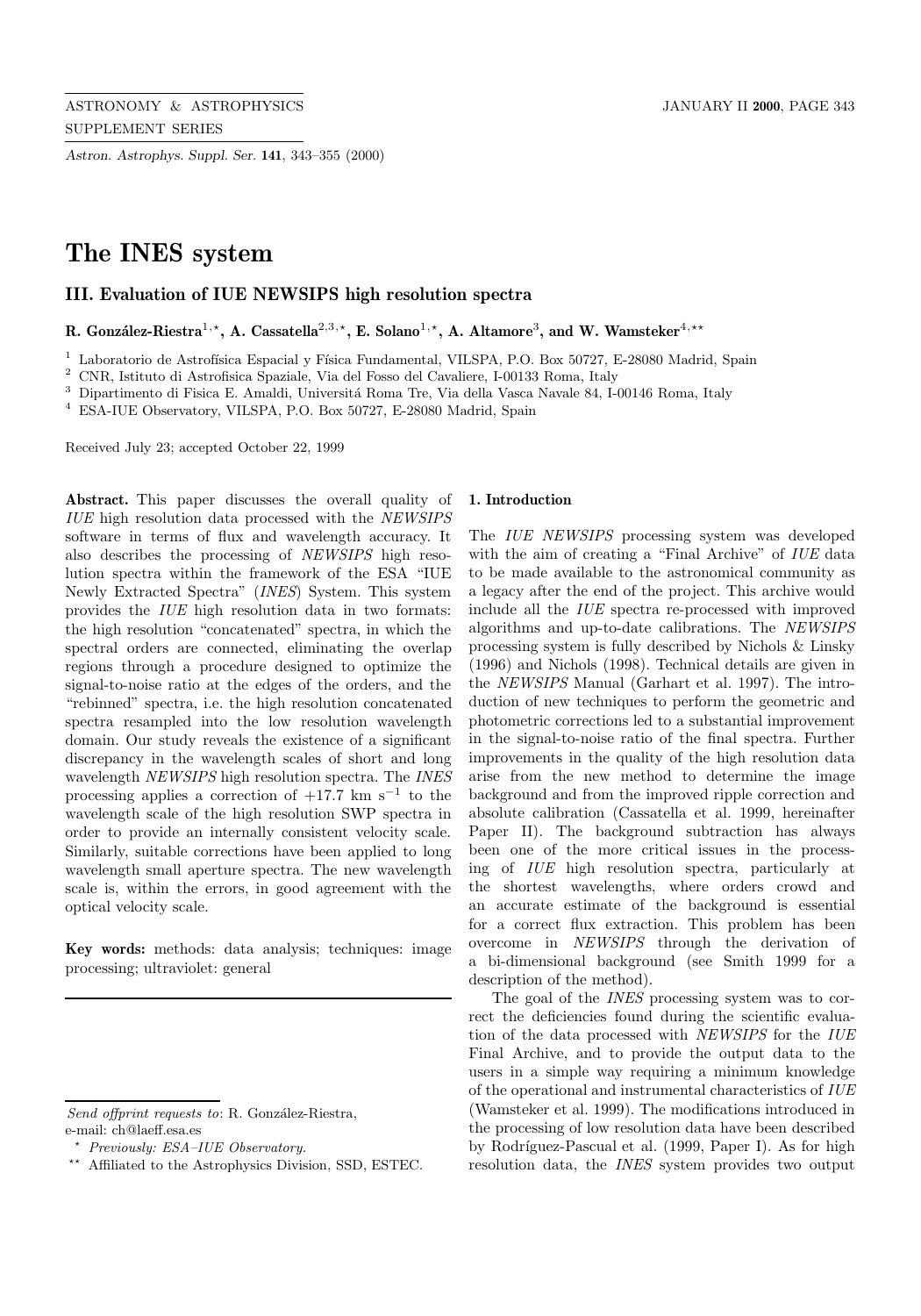products derived from the NEWSIPS MXHI (i.e. high resolution extracted spectra) files: the "concatenated" spectrum, where the spectral orders are merged eliminating the overlap regions, and the "rebinned" spectrum, which is the concatenated spectrum resampled to the low resolution wavelength step. Both concatenated and rebinned spectra include an error vector calibrated in absolute flux units. The inconsistency between the high resolution short and long wavelength scales in NEWSIPS has been corrected for in the INES concatenated spectra.

In the first part of this paper we discuss the overall quality of NEWSIPS high resolution spectra in terms of accuracy, stability and repeatability of wavelength and flux measurements (Sect. 2). The second part deals with the INES processing of high resolution data, describing the order concatenation and rebinning procedures (Sects. 3.1 and 3.2, respectively). Finally, the application of the correction to the wavelength scale is discussed (Sect. 4).

### **2. NEWSIPS data quality evaluation**

The overall quality of *IUE* high resolution spectra processed with NEWSIPS has been evaluated by studying the accuracy and the stability of wavelength determinations, the accuracy of equivalent width measurements, the flux repeatability and the residual camera non–linearities.

The analysis is based on a large number of spectra, mainly of the IUE standard stars. The spectra have been corrected for the echelle blaze function and calibrated in terms of absolute fluxes according to the procedure described in Paper II. Hereinafter, wavelengths are assumed to be in the heliocentric reference frame and in vacuum.

### 2.1. Wavelength accuracy

To assess the wavelength accuracy three aspects have been considered separately:

a) the accuracy and repeatability of wavelength measurements of a given spectral feature in several spectra of the same star;

b) the stability of the wavelength scale along the full spectral range;

c) the consistency of radial velocity determinations obtained from the SWP, LWP and LWR cameras.

#### 2.1.1. Expected accuracy

One of the most important limitations to the wavelength accuracy of IUE high resolution spectra are the target acquisition errors at the nominal center of the spectrographs entrance apertures. These, if large enough, can also affect the quality of the ripple correction (see Paper II).

From the NEWSIPS dispersion constants and the central wavelengths of the spectral orders it can be readily deduced that the velocity dispersion corresponding to one pixel on the image is practically constant all through the range covered by the cameras, and namely:

$$
\Delta V = 7.73 \pm 0.05 \text{ km s}^{-1} \text{ for SWP}
$$
  
\n
$$
\Delta V = 7.26 \pm 0.09 \text{ km s}^{-1} \text{ for LWP}
$$
  
\n
$$
\Delta V = 7.26 \pm 0.03 \text{ km s}^{-1} \text{ for LWR}.
$$

Taking into account that the plate scales are 1.530, 1.564 and 1.553 arcsec/pix for SWP, LWP and LWR, respectively (Garhart et al. 1997), an acquisition error of 1 arcsec along the high resolution dispersion direction would lead to a constant velocity offset of 5.1 km s<sup> $-1$ </sup> for SWP, 4.6 km s<sup>−1</sup> for LWP and 4.7 km s<sup>−1</sup> for LWR. Since the pointing/tracking accuracy is usually better than 1 arcsec, we can consider 5 km  $s^{-1}$  as a reasonable upper limit to the expected wavelength accuracy. Wavelength errors substantially larger might arise internally in the data extraction procedures.

### 2.1.2. Repeatability of wavelength determinations

To obtain a reliable information on the self-consistency of wavelength determinations, we have attempted to reduce the effects of spectral noise by performing a large number of measurements of selected narrow and symmetric absorption lines from the interstellar medium, which are strong in some of the IUE calibration stars, as well as of many emission lines in RR Tel. Out of the *IUE* standards, we have selected BD+28 4211, HD 60753, HD 93521, BD+75 325, λ Lep (HD 34816), ζ Cas (HD 3360) and  $η$ UMa (HD 120315). In addition, we have also used spectra of the star  $\zeta$  Oph (HD 149757). The present measurements refer only to large aperture spectra.

The interstellar lines selected for the SWP range were: SII 1259.520 Å, SiII 1260.412 Å, OI 1302.168 Å, SiII 1304.372 Å and CII 1334.532 Å, 1335.703 Å. For the long wavelength range we have used the K and H components of the MgII doublet at 2796.325 Å and 2803.530 Å and MgI 2852.965 Å. In the case of  $\zeta$  Oph we have also measured MnII 2576.877 Å, 2594.507 Å and several FeII lines. The cases in which the distortion of the profile due to close-by reseau marks (in particular for OI 1302 and CII 1334) precluded the accurate determination of the line position have not been taken into account in the final statistics. Laboratory wavelengths have been taken form Morton (1991).

The mean values of the radial velocities, the corresponding rms deviation and the number of independent measurements are reported in Table 1 for each target and camera. According to this table, the rms repeatability error on radial velocities, averaged over the three cameras is  $4.6 \pm 1.5$  km s<sup>-1</sup>. This value is smaller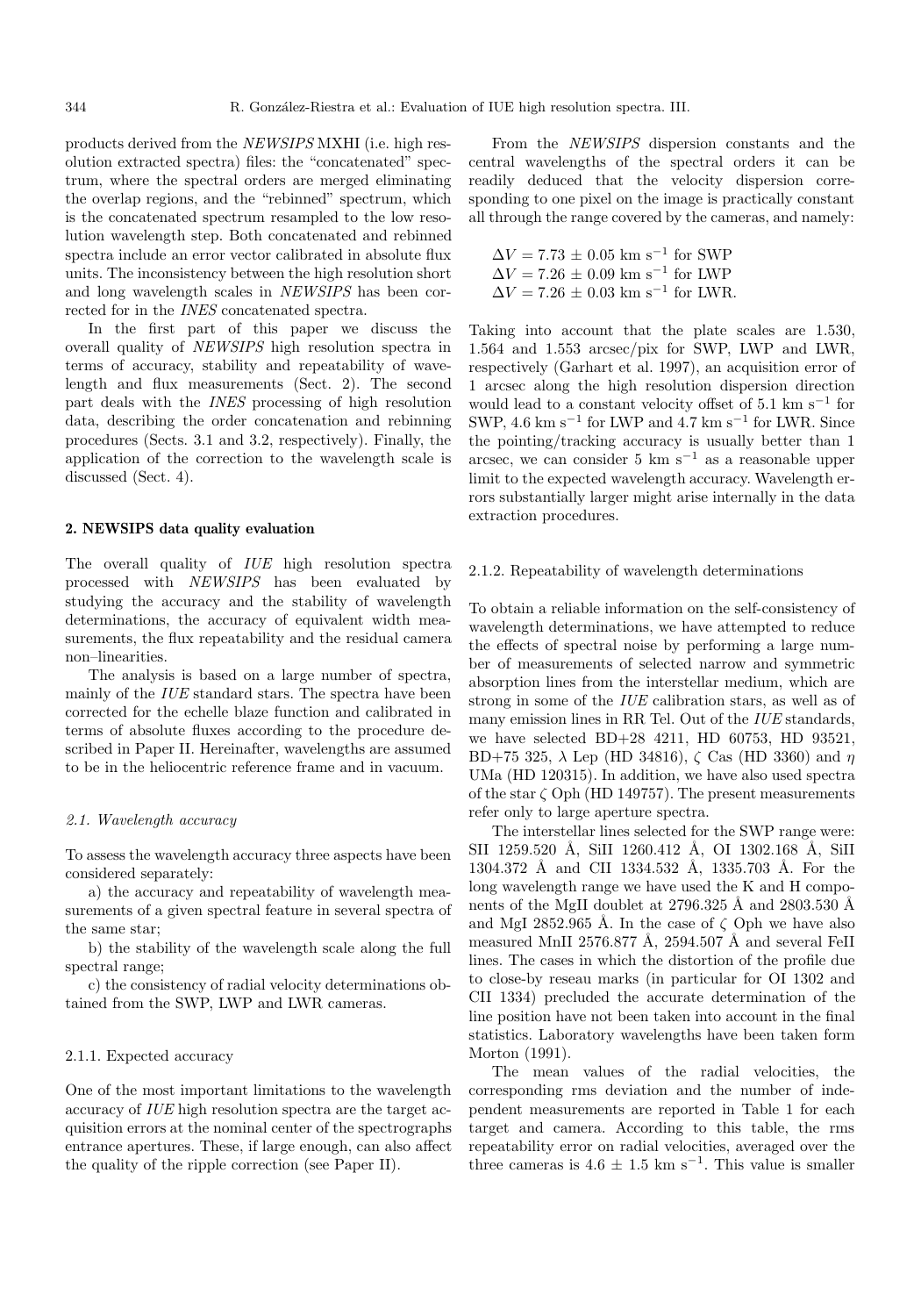**Table 1.** Radial velocities obtained from NEWSIPS high resolution spectra

| Target        | <b>SWP</b>                           | LWP                             | LWR.                                  |
|---------------|--------------------------------------|---------------------------------|---------------------------------------|
|               |                                      |                                 |                                       |
| RR Tel        | $-69.5 \pm 6.5$ [106] em. lin.       | $-49.3 \pm 3.0$ [170] em. lin.  | $-51.0 \pm 4.4$ [132] em. lin.        |
| $\zeta$ Oph   | $-24.7 \pm 3.9$ [60] SII, SiII       | $-13.4 \pm 2.6$ [24] FeII, MnII | $-10.2 \pm 2.5$ [69] FeII, MnII       |
| $BD+28$ 4211  | $-22.8 \pm 6.4$ [130] SII, SiII, CII | $-5.3 \pm 3.6$ [40] MgII K      | $-1.1 \pm 4.8$ [21] MgII K and H, MgI |
| HD 60753      | $18.8 \pm 6.6$ [62] SII, OI, SiII    | $32.4 \pm 6.9$ [70] MgII K      | $29.5 \pm 5.8$ [24] MgII K and H, MgI |
| HD 93521      | $-38.8 \pm 4.0$ [68] SII, OI, SiII   | $-20.7 \pm 6.9$ [6] MgII K      | $-19.9 \pm 5.4$ [18] MgII K and H     |
| $BD+75325$    | $-16.4 \pm 4.6$ [121] SII, SiII, CII | $6.2 \pm 2.2$ [43] MgI          | $6.6 \pm 3.1$ [33] MgII K             |
| $\lambda$ Lep |                                      | $21.2 \pm 3.9$ [37] MgII K, MgI | $19.5 \pm 4.9$ [44] MgII K and H      |
| $\zeta$ Cas   |                                      | $-1.1 \pm 4.2$ [9] MgII K       | $1.5 \pm 4.4$ [72] MgII K and H       |
| $\eta$ UMa    |                                      | $-1.1 \pm 3.1$ [17] MgII K      | $3.1 \pm 7.1$ [82] MgII K and H       |

The entries for each star are: mean radial velocity, rms (km s−<sup>1</sup>), number of measurements, and lines used (em.lin.: emission lines).

All measurements refer to the large aperture.

than the upper limit of about 5 km s<sup> $-1$ </sup> expected from acquisition errors. Considering the presence of spectral noise, we can safely conclude that the repeatability of wavelength (or velocity) determinations is satisfactory.

The results in Table 1 indicate that the radial velocities derived from the two long wavelength cameras are consistent while, on the contrary, the velocities derived from SWP spectra are systematically more negative. This, and other considerations about the consistency of radial velocity determinations from the three cameras will be discussed in Sect. 4.

# 2.1.3. Stability of the wavelength scale along the full spectral range

We have studied the accuracy of the wavelength scale over a wide spectral range to look for possible time-dependent distortions across the camera faceplate. To this purpose, we have selected 6 SWP, 11 LWP and 3 LWR spectra of the emission line object RR Tel obtained at different epochs. For each spectrum we have measured the peak wavelengths of several emission lines chosen among those reasonably well exposed and with the cleanest profiles, covering the full spectral range. The highest excitation lines, such as those from [MgV], were purposely excluded because they provided systematically higher negative radial velocities probably due to stratification effects within the nebular region. The mean radial velocities of RR Tel are  $-69.5 \pm 6.5$  km s<sup>-1</sup>, (SWP),  $-49.3 \pm 3.0$  km s<sup>-1</sup> (LWP), and  $-51.0 \pm 4.1$  km s<sup>-1</sup> (LWR). The total number of measurements are 106, 170 and 132 for SWP, LWP and LWR, respectively. Since the errors are of the same order as the repeatability errors quoted in the previous section, we conclude that the wavelength scales do no present appreciable distortions over the wavelength range covered and, within the observational errors, are stable over the period of time considered (1983-1994, 1985-1995 and 1978-1983 for SWP, LWP and LWR, respectively).

# 2.1.4. Radial velocity determinations from the Mg II doublet

The present analysis has revealed the existence of an inconsistency in the radial velocities derived from the MgII K (2796.32 Å) and H (2803.53 Å) lines as measured in the LWP camera, where the two lines are present in both orders 82 and 83. To quantify this discrepancy, we have measured the velocities of the Mg II interstellar lines in 89 spectra of five IUE standard stars.

We find that, in the LWP camera, the radial velocity difference  $V_H - V_K$  is  $-10.8 \pm 2.5$  km s<sup>−1</sup> when measured in order 83, and 11.7  $\pm$  1.5 km s<sup>-1</sup> when measured in order 82. We find also that there is a discrepancy in the velocity of the  $K$  line measured in the two orders  $(V_{83} - V_{82} = -20.5 \pm 0.9 \text{ km s}^{-1})$ , while the velocities of the  $H$  line measured in the two orders are consistent within 2 km  $s^{-1}$ , on average. Since the velocity derived from other interstellar lines (e.g. MgI  $2852.965$  Å) is fully consistent with the measurements from the  $K$  line in order 83, we conclude that only this line provides correct radial velocity values. In INES concatenated spectra (Sect. 3.1) the  $K$  line comes from order 83 and the  $H$  line from order 82. Therefore, there is a systematic difference  $V_{\rm K} - V_{\rm H} = -8.8 \pm 1.3$  km s<sup>-1</sup> between the velocities determined from the two lines, being the correct value only that given by the  $K$  line.

A similar study performed in LWR spectra, where the K line appears only in order 83, shows that this problem is not present in this camera, where the two Mg II lines provide consistent velocity values:  $V_K$ (order 83) –  $V_{\rm H}$ (order82) = -1.0 ± 1.2 km s<sup>-1</sup>.

### 2.2. Background extraction

It has been repeatedly pointed out that the background extraction for high resolution spectra processed with IUESIPS was not accurate enough especially shortward of 1400 Å in the SWP camera and 2400 Å in the long wavelength cameras, as denoted by the negative fluxes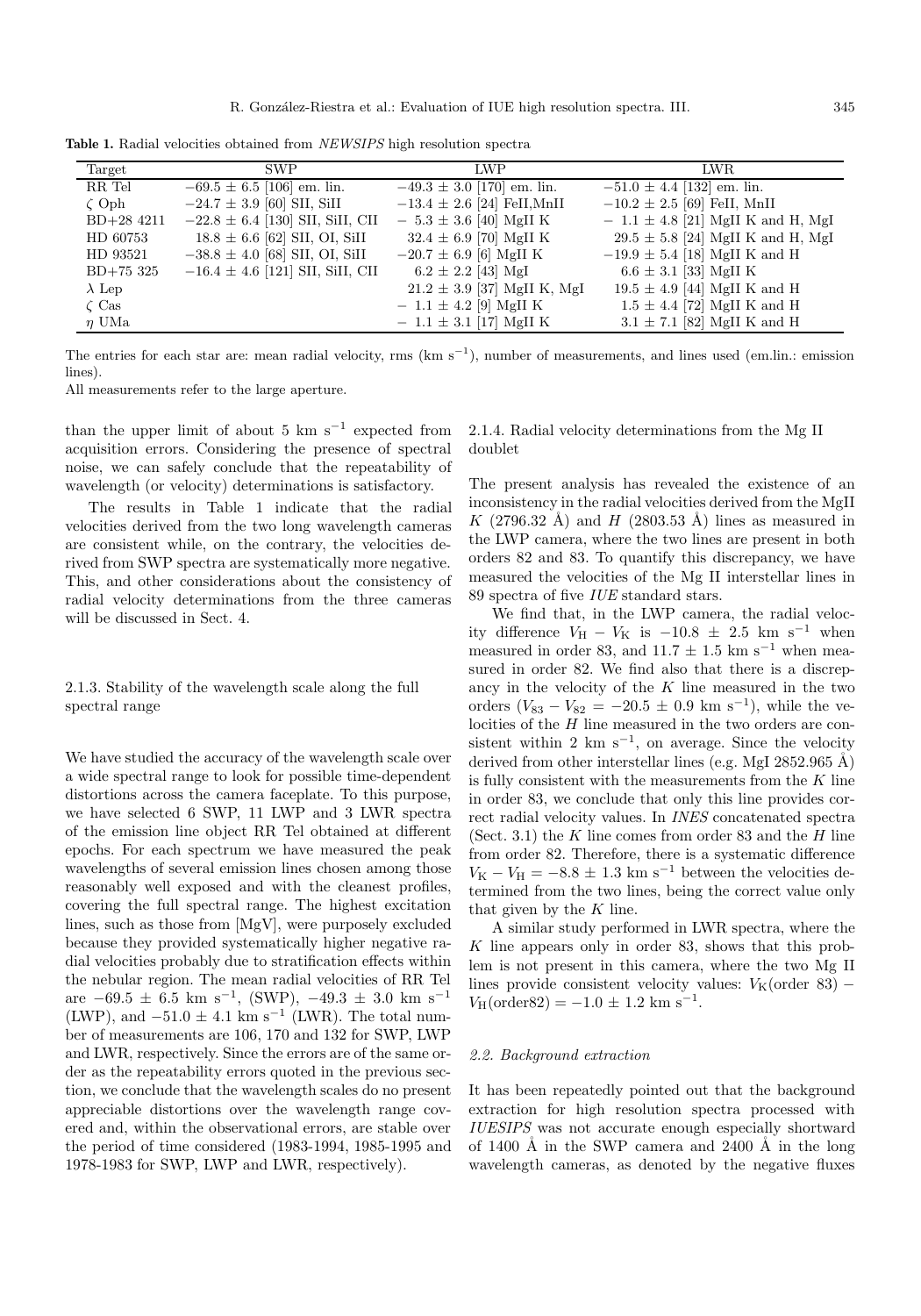

**Fig. 1.** A portion of the longest available SWP exposure of RR Tel (SWP20246: 820 minutes). The two Lyman  $\alpha$  lines arise from geocoronal emission filling the large and the small apertures. The emission features labeled with an asterisk are due to overspilling of the strong NV emission into the adjacent order

assigned to the wings of the strongest emission lines and to the core of the saturated absorption lines. As shown below, this effect is not present anymore in spectra processed with NEWSIPS, which makes use of an upgraded background determination procedure (Smith 1999).

Overestimating or underestimating the background level leads to underestimating or overestimating the fluxes of the emission lines and the equivalent widths of the absorption lines. In the following, we report the tests done on the accuracy of the equivalent widths to verify the correctness of the background extraction. In addition, we have used the repeatability of the equivalent widths determinations as an indirect test of the stability of the background levels.

### 2.2.1. SWP

Figure 1 shows the profiles of the NV doublet emission and of the broad Lyman  $\alpha$  feature in the longest exposure available of RR Tel. It is clearly seen that the wings of these lines are not assigned negative values. Particularly interesting are the NV "ghost" lines marked with an asterisk, which are still present in NEWSIPS data, but sensibly fainter than in the IUESIPS spectra, most likely due to the optimized extraction slit. The presence of such spurious lines has recently been reported by Zuccolo et al. (1997) and ascribed to overspilling of the strong NV doublet into adjacent orders.

To verify the accuracy of the background subtraction, we have compared the equivalent widths of the strongest interstellar lines in four spectra of  $\zeta$  Oph with those reported by Morton (1975) obtained from Copernicus data. These latter determinations are presumably not affected by background determination problems, unlike the IUE



**Fig. 2.** Comparison of the equivalent widths of interstellar lines in the spectrum of ζ Oph as measured in Copernicus and in NEWSIPS spectra. Copernicus measurements have been taken from Morton (1975). The dashed line in each panel indicates the 1:1 relation

**Table 2.** Equivalent widths (in mÅ) in SWP spectra of  $\zeta$  Oph compared with Copernicus measurements

| Line          | NEWSIPS      | Morton (1975) |
|---------------|--------------|---------------|
| SII 1250.59   | $81 + 12$    | $100 \pm 3$   |
| SH 1253.81    | $92 + 11$    | $106 \pm 2$   |
| SII 1259.52   | $93 \pm 18$  | $112 + 1$     |
| SiII 1260.42  | $167 + 26$   | 70            |
| CI 1277.24    | $62 + 13$    | 74            |
| OI 1302.17    | $221 \pm 20$ | $201 \pm 7$   |
| SiII 1304.37  | $115 + 13$   | $132 + 1$     |
| CI 1328.83    | $49 + 7$     | $52 + 6$      |
| CH 1334.53    | $193 + 17$   | $189 + 2$     |
| CH 1335.70    | $147 + 21$   | $140 + 4$     |
| SiII 1526.71  | $170 \pm 15$ | 190:          |
| FeII 1608.46  | $120 \pm 15$ | 85:           |
| SiII 1808.01  | $54 \pm 8$   | $87 \pm 11$   |
| AlIII 1854.72 | $49 \pm 5$   | 57:           |
| AIIII 1862.79 | $28 + 2$     | 34:           |

: Means uncertain value.

echelle spectra near the short wavelength end of the cameras. The results of the comparison are given in Fig. 2 and in Table 2, which provides the mean and the standard deviation of the four measurements. As it appears clearly from the figure, the NEWSIPS measurements are consistent, within the errors, with the values from Copernicus data, suggesting that the background evaluation for SWP spectra is essentially correct.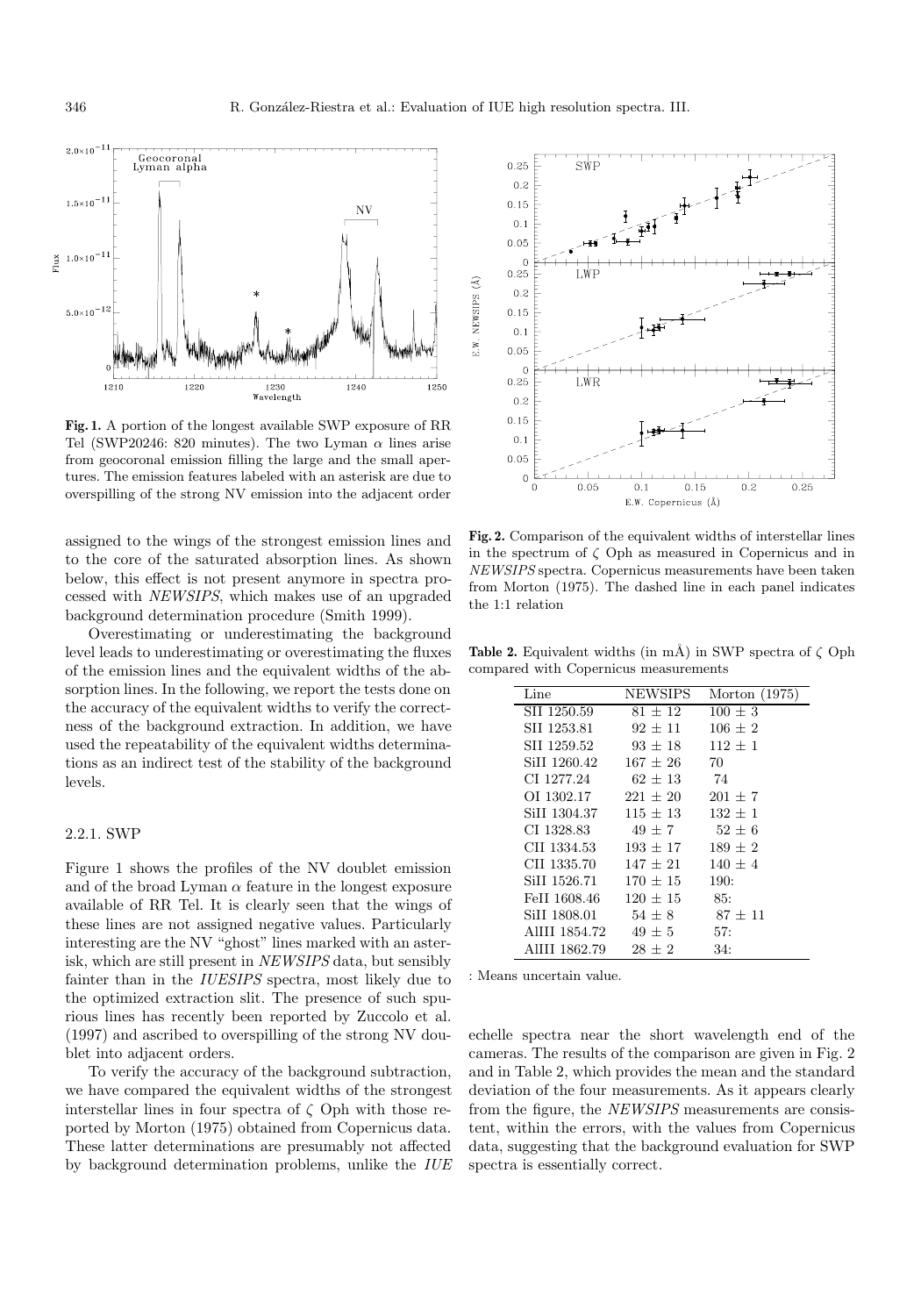**Table 3.** Equivalent widths (in mÅ) in LWP and LWR spectra of  $\zeta$  Oph compared with Copernicus measurements

| Line         | LWP        | LWR.       | Morton $(1975)$ |
|--------------|------------|------------|-----------------|
| ZnII 2026.16 | $111 + 26$ | $117 + 32$ | 100:            |
| FeII 2382.76 | $251 + 6$  | $246 + 11$ | $238 + 20$      |
| MnII 2576.88 | $133 + 12$ | $124 + 20$ | $138 + 21$      |
| FeII 2586.65 | $225 + 10$ | $200 + 8$  | $214 + 19$      |
| MnII 2594.51 | $112 + 8$  | $125 + 10$ | $116 + 5$       |
| FeII 2600.17 | $251 + 5$  | $253 + 6$  | $226 + 16$      |
| MnII 2606.48 | $104 + 14$ | $120 + 8$  | $111 + 6$       |

: Means uncertain value.

**Table 4.** Repeatability of equivalent widths measurements

|                | <b>SWP</b>                 |                   |
|----------------|----------------------------|-------------------|
| Line           | BD+28 4211                 | $BD+75325$        |
| SII 1250.59    | $32 \pm 9(29)$             | $34 \pm 8$ (26)   |
| SII 1259.52    | $48 \pm 10$ (28)           | $70 \pm 12$ (35)  |
| SII 1260.42    | $92 \pm 12$ (37)           | $128 \pm 14$ (25) |
| CII 1334.53    | $115 \pm 14$ (36)          | $125 \pm 19$ (35) |
|                | LWP                        |                   |
| Line           | $BD+28$ 4211               | BD+75 325         |
| MgII 2796.53   | $257 \pm 20$ (37)          | $369 \pm 50$ (33) |
| MgI 2852.97    | $276 \pm 40$ (11)          | $45 \pm 16$ (10)  |
|                | <b>LWR</b>                 |                   |
| Line           | $\eta$ UMa $\pm \zeta$ Cas |                   |
| MgII 2796.35 Å | $65 \pm 11 (41)$           | $354 \pm 22$ (36) |
| MgII 2803.53 Å | $75 \pm 23(41)$            | $345 \pm 23$ (36) |
|                |                            |                   |

Equivalent widths in  $m\AA$ . The number of measurements is given in brackets.

The stability of the background subtraction has been evaluated by measuring the equivalent width of several strong interstellar lines in a large sample of spectra of two standard stars. The repeatability of the equivalent widths ranges from 10% for the strongest lines to 30% for the faintest ones (Table 4).

# 2.2.2. LWP

We tested the accuracy of the background extraction from the cores of strongly saturated absorption lines and the wings of strongly saturated emission lines. Figure 3 shows a portion of a spectrum of SN 1987A centered around the Mg II doublet at  $2800$  Å. It appears from the figure that the cores of the absorption lines do not become systematically negative, as expected for a correct background extraction. Shown in the same figure is another example, that of the strongly saturated Mg II emission doublet in the longest LWP exposure available of RR Tel (LWP25954): the lines wings do not reach negative fluxes, as required.

A second test has been performed in four spectra of  $\zeta$  Oph, in which we have measured the equivalent widths



**Fig. 3.** Top panel: The region of the MgII doublet in the spectrum of SN 1987A (LWP10194). Bottom panel: The same region in the deepest LWP exposure of RR Tel (LWP25954)

of some strong interstellar lines, and compared them with the Copernicus values given by Morton (1975). The results are summarized in Fig. 2 and Table 3, where are given the mean and the standard deviation of the four spectra.

Finally, we have measured the equivalent widths of the MgII and MgI lines in a large sample of spectra of BD+28 4211 and BD+75 325. The repeatability errors range from 35% for the faint MgI line in BD+75 325, to less than than 10% for the strong lines. Results are shown in Table 4.

#### 2.2.3. LWR

As for the LWR camera, we have verified the accuracy of the background subtraction by measuring the equivalent widths of six strong FeII and MnII interstellar lines in four spectra of  $\zeta$  Oph, and compared them with measurements based on Copernicus data. As shown in Fig. 2, there is a good agreement between the two sets of equivalent widths, and no systematic departures are found.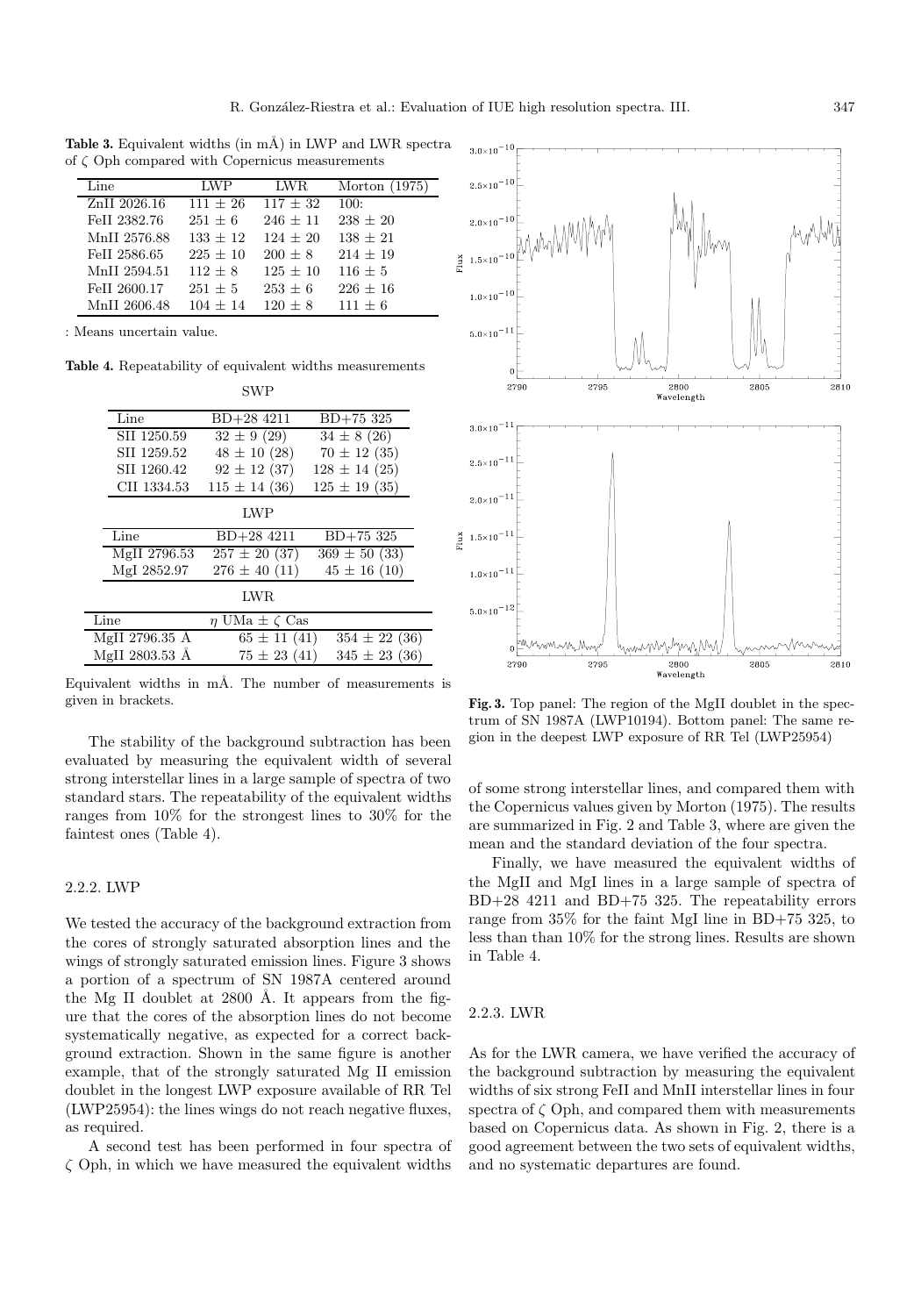**Table 5.** Flux repeatability of high resolution spectra

|               | SWP   |         |       |
|---------------|-------|---------|-------|
| Band          | Order | set A   | set B |
| 1185-1190     | 116   | 3.2     | 3.5   |
| 1225-1230     | 112   | 2.3     | 4.3   |
| $1285 - 1290$ | 107   | 2.6     | 3.2   |
| 1375–1380     | 100   | 1.8     | 3.0   |
| 1485-1490     | 93    | 1.6     | 3.9   |
| 1595-1600     | 86    | 3.5     | 3.5   |
| $1795 - 1800$ | 77    | $1.6\,$ | 2.5   |

 $\alpha$ 

Set A: BD+28 4211: a) 4 spectra (Jun. 86-Dec. 86); b) 6 spectra (Nov. 90-Jul. 91), BD+75 325: 8 spectra (Dec. 88-May 89), HD 60753: a) 4 spectra (Apr. 80-May 80); b) 8 spectra (Feb. 88-May 89), HD 93521: 11 spectra (March 1987).

Set B: BD+28 4211: 45 spectra (Dec. 82-Aug. 95), BD+75 425: 53 spectra (Sep. 85-Feb. 95), HD 60753: 38 spectra (Jul. 79- March 95).  $T\overline{M}$ 

|               | 1.IVV 1. |       |       |
|---------------|----------|-------|-------|
| Band          | Order    | set A | set B |
| $2117 - 2122$ | 109      | 4.9   | 6.3   |
| $2457 - 2462$ | 94       | 2.0   | 3.5   |
| $2922 - 2927$ | 79       | 1.8   | 2.7   |
| $3117 - 3122$ | 74       | 3.0   | 4.0   |

Set A: BD+75 325: a) 11 spectra (March 85-Dec. 85); b) 9 spectra (Jan. 89-Dec. 89); c) 8 spectra (Feb. 92-Nov. 92). Set B: BD+28 4211: 34 spectra (Dec. 82-Aug. 95), BD+75 325: 37 spectra (Sep. 85-Feb. 95), HD 60753: 24 spectra (Jul. 86- Aug. 95).

LWR

| Band          | Order | Set A | Set B |
|---------------|-------|-------|-------|
| $2117 - 2122$ | 109   | 4.2   | 5.5   |
| $2457 - 2462$ | 94    | 3.4   | 6.3   |
| $2922 - 2927$ | 79    | 1.8   | 4.3   |
| $3077 - 3082$ | 75    | 24    | 5.0   |

Set A:  $\zeta$  Cas: a) 4 spectra (Dec. 81-Dec. 82); b) 5 spectra (Sep. 83-Jul. 84), η UMa: a) 6 spectra (March 81-Apr. 82); b) 5 spectra (Aug. 82-Jun. 86).

Set B:  $\zeta$  Cas: 30 spectra (Feb. 81-Feb. 87),  $\eta$  UMa: 42 spectra (Sep. 78-Jul. 90).

The repeatability of equivalent width determinations has been determined measuring the equivalent widths of the MgII doublet in a large sample of spectra of  $\eta$  UMa and  $\zeta$  Cas and  $\lambda$  Lep. The repeatability error ranges from 30% for the weak lines to less than 5% for the strongest ones (Table 4).

### 2.3. Flux repeatability

Two different tests have been performed to assess the flux repeatability of high resolution spectra. In the first one we selected restricted samples of spectra obtained close in time, and measured the ripple corrected net fluxes, i.e. without applying the time sensitivity degradation and the temperature dependence corrections. The second test

has been performed on larger samples covering extended periods of time, measuring the absolutely calibrated fluxes, which include time and temperature corrections. In all case we have averaged the flux over a narrow wavelength interval free of lines. The flux repeatibility was defined as the percent rms deviation from the mean value. The results are summarized in Table 5.

### 2.3.1. SWP

For the first test we have used 41 high resolution spectra of IUE calibration standards grouped into sets of data with a similar exposure level and obtained close enough in time. The test was done in six bands  $5 \text{ Å}$ wide. In Table 5 (under "set A") we report the percent rms deviation. The repeatability of spectra obtained sufficiently close in time is about 2%. The second test was made on a larger number of spectra with similar exposure time, without restricting the date of observation ("set B"). This test provides repeatability errors ranging from 3 to 4%. These somewhat larger errors are due to the intrinsic uncertainties of the sensitivity degradation correction algorithm.

### 2.3.2. LWP

The tests performed are similar to those described above for the SWP camera. The spectra in "Set A" consist of three groups each containing images obtained in a restricted period of time. The flux repeatability was evaluated in four wavelength bands 5 Å wide. In this camera, the repeatability errors can reach the 5% level near the short wavelength end of the camera, but are a factor of two lower in the central bands. A similar test performed on a larger set of spectra needing correction for the time-dependent sensitivity degradation ("Set B") provides errors slightly larger, confirming that the sensitivity degradation algorithm adopted for the LWP camera is essentially correct.

#### 2.3.3. LWR

The flux repeatability was evaluated in four wavelength bands 5 Å wide. The test performed on spectra taken close in time, "Set A", shows that the repeatability errors reach 4% near the short wavelength end of the camera, decreasing in the region of maximum sensitivity and increasing again at the longest wavelengths. In the "Set B" spectra the repeatability is worse, reflecting the uncertainties in the time degradation correction and also the instability of the camera after it ceased to be routinely used.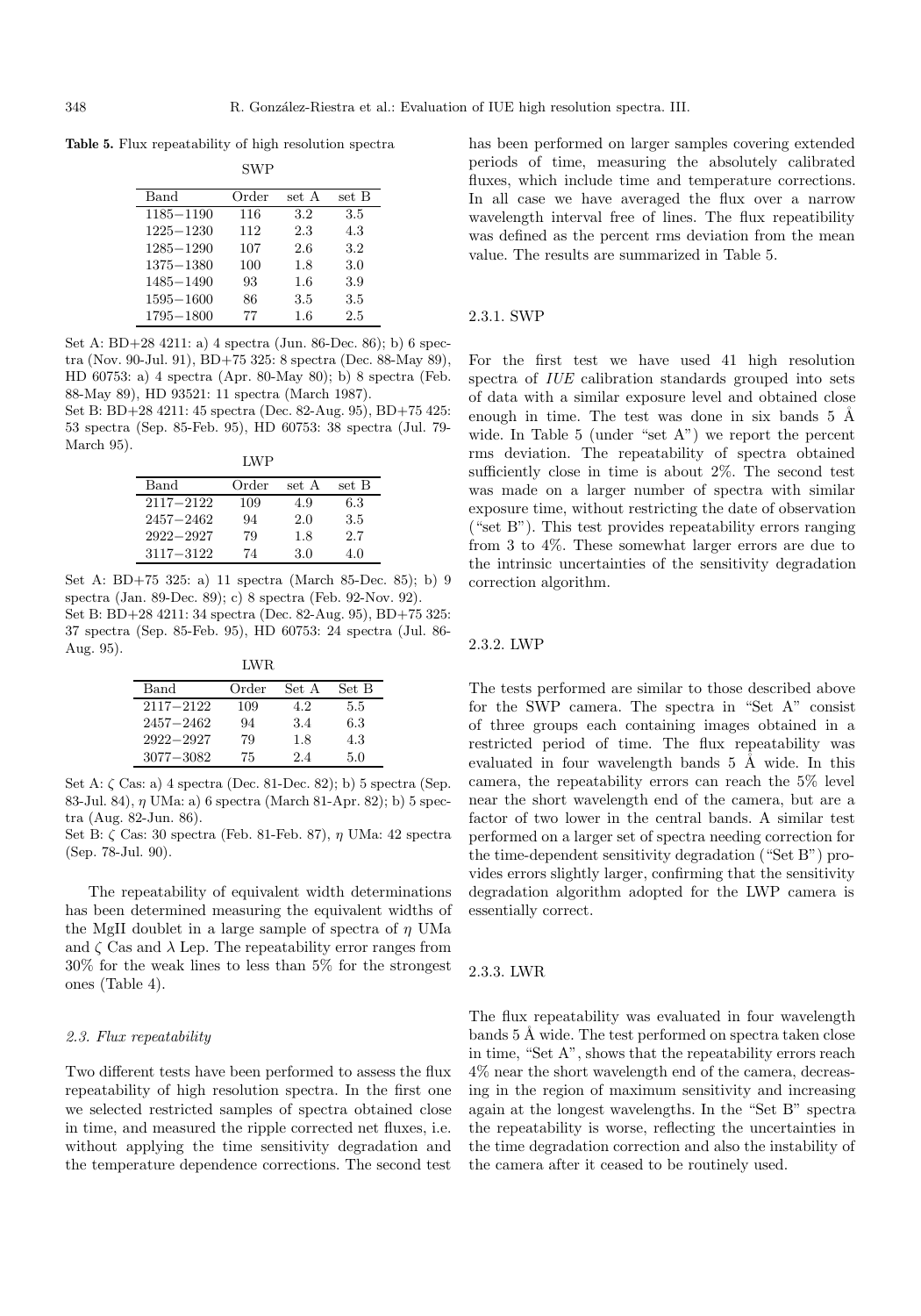**Table 6.** Linearity study for high resolution spectra

| . VAZ<br>C. |  |
|-------------|--|

| Image | $t$ (opt) | 1185 Å | $1285$ Å | 1485 Å | 1785 Å |
|-------|-----------|--------|----------|--------|--------|
| 41467 | 0.50      | 0.94   | 0.95     | 0.97   | 1.05   |
| 41346 | 0.68      | 0.92   | 0.98     | 0.95   | 1.02   |
| 42309 | 0.70      | 0.97   | 0.93     | 0.98   | 1.00   |
| 41435 | 0.90      | 0.96   | 0.99     | 1.01   | 0.99   |
| 41466 | 1.00      | 0.98   | 0.98     | 1.00   | 0.98   |
| 42260 | 1.00      | 1.02   | 1.02     | 1.01   | 1.03   |
| 41495 | 1.80      | 0.96   | 0.98     | 0.98   | 0.99   |

LWP

| Group        | $/t$ (opt) | $2120 \text{ Å}$ | 2460 Å | $2925 \text{ Å}$ | 3132 A |
|--------------|------------|------------------|--------|------------------|--------|
| $\mathbf{a}$ | 0.27       | 1.03             | 1.03   | 0.98             | 0.98   |
| b            | 0.41       | 1.00             | 1.02   | 0.99             | 0.98   |
| c            | 0.67       | 0.99             | 1.02   | 1.03             | 1.00   |
| d            | 0.83       | 0.95             | 0.98   | 1.00             | 0.97   |
| e            | 1.00       | 1.00             | 1.00   | 1.00             | 1.00   |
| f            | 1.33       | 0.93             | 1.03   | 1.00             | 1.03   |
| g            | 2.07       | 1.01             | 1.04   | 1.04             | 1.08   |

a: 2 spectra of BD+28 4211,

b: 1 spectrum of BD+28 4211,

c: 2 spectra of BD+28 4211,

d: 2 spectra of BD+75 325,

e: reference group: 4 spectra of BD+75 325 and 4 spectra of BD+28 4211,

f: 1 spectrum of BD+75 325,

g: 1 spectrum of BD+75 325.

LWR

| Image      | $t/t$ (opt) | 2120 Å | 2460 A   | 2925 A   | 3080 A   |
|------------|-------------|--------|----------|----------|----------|
| 9955       | 0.50        | 0.75   | 0.98     | 0.99     | 0.91     |
| 9954       | 1.00        | 1.00   | $1.00\,$ | 1.00     | 1.00     |
| 9113, 9953 | 2.25        | 1.18   | $1.05\,$ | 1.00     | 1.01     |
| 8116       | 2.50        | 112    | 1.04     | $1.01\,$ | $1.00\,$ |

# 2.4. Flux linearity

Despite the linearity correction applied during the processing, residual non linearities are still present in IUE data. This effect has been evaluated in Paper I for low resolution data. In what follows we discuss this effect in high resolution spectra. The method followed consists on studying a set of spectra of the same star with different exposure times obtained, whenever possible, very close in time (preferably on the same observing shift) and with similar camera temperatures. The variation of the flux with the level of exposure (or the exposure time) defines the flux linearity. Unfortunately there exist few sets of high resolution data suitable for this study, and a slightly different approach has been taken here. The results are summarized in Table 6. In general, these results are in good agreement with those derived in Paper I.

### 2.4.1. SWP

The most complete set of SWP spectra appropriate to assess the linearity consists of seven images of the white dwarf CD-38 10980 obtained in the period April-August 1991, with exposure times ranging from 50% to 180% of the optimum value (200 min). For these images we have measured the mean flux in five  $5 \text{ Å}$  wide bands. The fluxes in each band have been averaged together and divided by the mean flux in the two 100% exposures. The ratios so obtained indicate departures from linearity ranging from  $-6\%$  at 1185 Å to  $+4\%$  at 1785 Å for the 50% exposure and up to −5% for the 70% exposure.

## 2.4.2. LWP

There is not any complete set of high resolution data of the same star which allows to study the LWP camera linearity. We have constructed average spectra of different exposure levels of the two standard stars BD+28 4211 and BD+75 325, and divided them by the corresponding 100% spectrum. The exposure levels covered range from 27% to 207% of the optimum exposure time. The test was performed in four wavelength bands  $5 \text{ Å}$  wide, selected for being relatively free from strong absorption lines. The maximum departures from linearity, reaching  $8\%$ , are found for the 133% level at 2120 Å, and for the 207% level near the regions of maximum sensitivity of the camera. The latter deviation can be easily understood in terms of saturation.

#### 2.4.3. LWR

The LWR high resolution linearity test has been performed with five images of the standard star HD 93521 obtained in the period July 1980 to February 1981, covering the range of exposure times from 50% to 250% of the optimum value. The test was performed in four bands 5 Å wide. The maximum departures form linearity (up to 25%) are found at the shortest wavelengths, where fluxes are underestimated by 25% for the 50% exposure and overestimated by 12% for the 250% exposure.

### **3. INES processing of high dispersion spectra**

The starting point for the INES processing of high resolution data are the NEWSIPS MXHI files. The spectra have not been re-extracted from the bi-dimensional files. as in the case of the low resolution data (see Paper I). The INES system provides two output spectra for each high dispersion image: the "concatenated" and the "rebinned" spectra. Both include a modified wavelength scale and the error vector calibrated in absolute flux units. All these aspects are discussed in the following sections.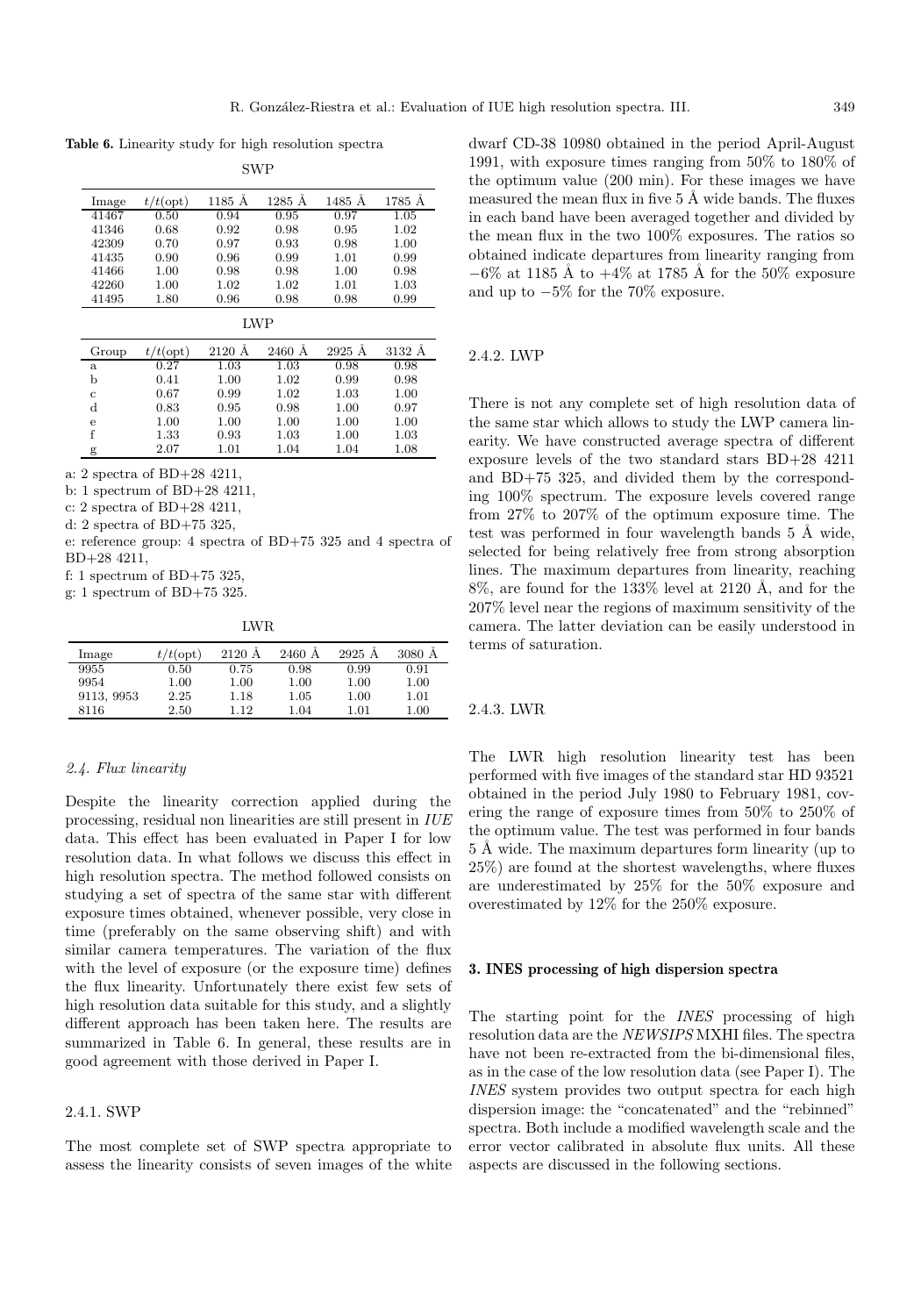### 3.1. The high resolution concatenated spectra

The main features of the *INES* concatenated spectra are:

a) The overlap regions between adjacent orders are suppressed in such a way that the less noisy portion of the orders is retained.

b) The error vector is calibrated in absolute flux units.

c) The wavelength scale is modified to make consistent the radial velocities obtained from the short and the long wavelength cameras. The wavelength sampling of the MXHI files has been retained.

d) The spectra are provided as FITS tables having the same format as the low resolution spectra, i.e. they contain only four columns: wavelength, absolute flux, error and quality factor. This setting reduces significantly the download time for remote data retrieval, and simplifies considerably the structure of the NEWSIPS MXHI files, which contain additional information, not relevant for most investigations, such as the position of the orders on the bi-dimensional image, the height of the extraction slit and the order number for each extracted point.

The procedure followed to concatenate the spectral orders is described in detail in the next paragraphs.

#### 3.1.1. The concatenation procedure

The most critical point in the concatenation of adjacent echelle orders is a suitable definition of the "cut wavelengths" so that only the highest quality data points of the overlap region are retained.

In IUE high resolution spectra, the signal-to-noise level at the edge of the orders is different in the short and long wavelength cameras. In the LWP and LWR cameras the signal-to-noise is always lower at the short wavelength end of the orders (except in the highest orders, see below). The contrary happens in the SWP camera, where the long wavelength edge of the orders is much noisier than the short wavelength one. Taking this into account, the cut wavelengths have been defined as follows:

### SWP:

 $\lambda_{\text{cut}} = \lambda_{\text{start}} + (\lambda_{\text{end}} - \lambda_{\text{start}})/3.$  (1) LWP/LWR:

$$
\lambda_{\rm cut} = \lambda_{\rm start} + 2 \times (\lambda_{\rm end} - \lambda_{\rm start})/3.
$$
\n(2)

\nwhere

 $\lambda_{\text{cut}}$ : cut wavelength between orders m and m−1  $\lambda_{\text{start}}$ : start wavelength of overlap region (order  $m-1$ )

 $\lambda_{\text{end}}$ : end wavelength of overlap region (order m).

These expressions are valid for all spectral orders except order 125 in the LWP camera and orders 120 to 125 in the LWR camera, where the  $S/N$  ratio in order m is systematically higher than in order  $m-1$  in the overlap region. In these cases only the points of order  $m$  are taken.



**Fig. 4.** Example of the concatenation procedure for the SWP camera. The top panel shows the individual orders from the MXHI file. The bottom panel shows the final concatenated spectrum and the calibrated errors (dotted line)

The above defined cut wavelengths (i.e. end wavelengths of order m) can be computed as a function of order number as:

$$
\lambda_{\rm cut}(m) = A + \frac{B}{m} + \frac{C}{m^2} \tag{3}
$$

with the values of  $A$ ,  $B$  and  $C$  given in Table 7.

For non overlapping orders (lower than 73, 77 and 76 for SWP, LWP and LWR, respectively) only photometrically corrected pixels have been included in the concatenated spectra (see Fig. 6). The concatenated spectra cover the same spectral range as the INES low resolution spectra, i.e.  $1150 - 1980$  Å for the SWP camera, and  $1850 - 3350$  Å for LWP and LWR.

Figures 4, 5 and 6 show examples of the concatenation procedure for the three cameras.

### 3.1.2. The error vector

The NEWSIPS processing provides an error vector for the high resolution spectra which is computed simply as the sum along the extraction slit of the noise values for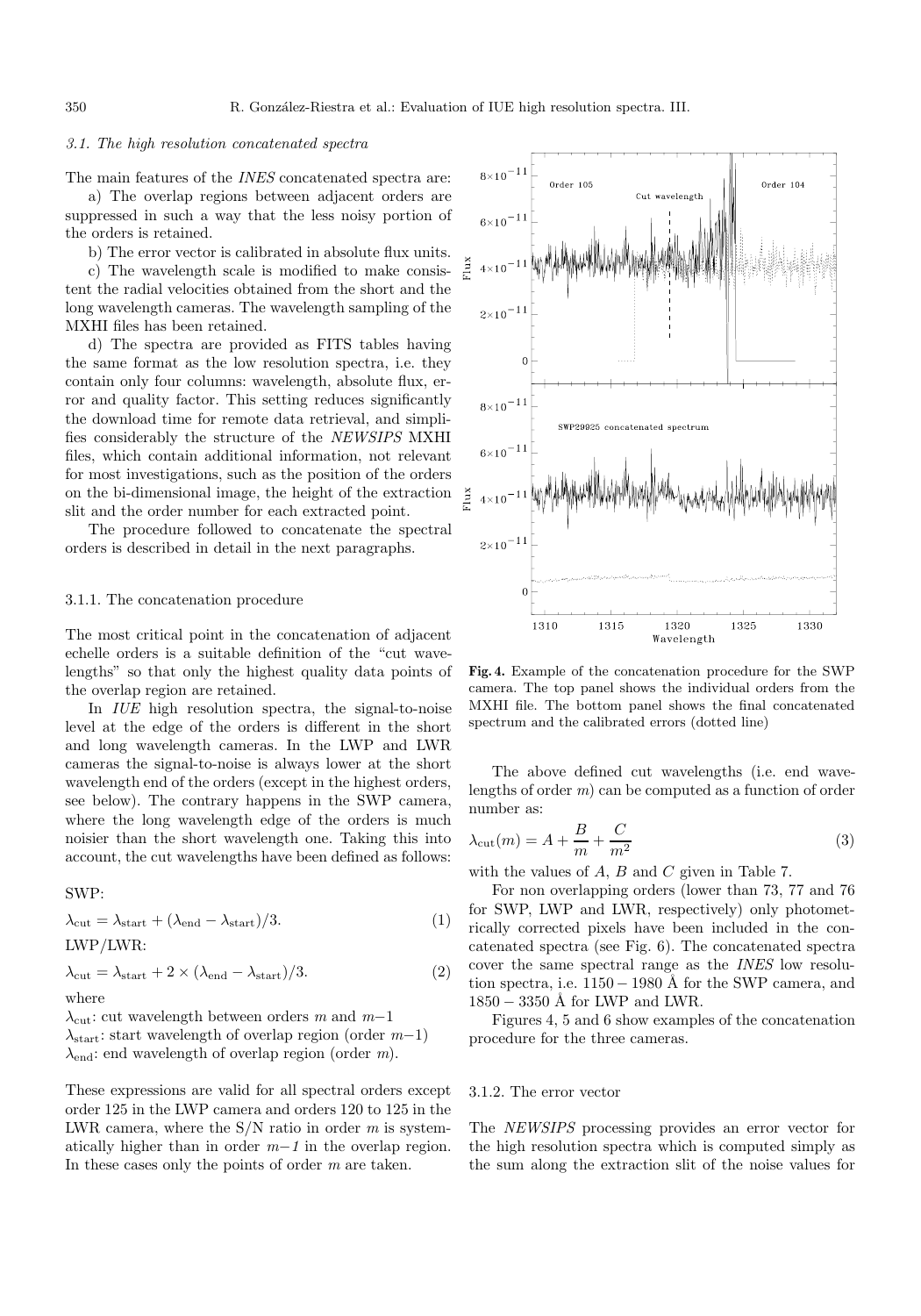**Fig. 5.** As Fig. 4 for the LWP camera

**Table 7.** Parameters defining the cut wavelengths for the order concatenation

| Camera         | А          | R           | $\mathfrak{C}$ | Orders     |
|----------------|------------|-------------|----------------|------------|
| SWP LAP        | 24.3952    | 132875.4838 | 325840.9715    | $120 - 73$ |
| SAP            | 22.2095    | 133293.4862 | 300351.2209    | $120 - 73$ |
| <b>LWP LAP</b> | $-7.9697$  | 233257.6280 | $\theta$       | $124 - 77$ |
| SAP            | $-7.7959$  | 233382.6450 | 0              | $124 - 77$ |
| LWR LAP        | $-11.3459$ | 233737.5903 | 0              | $119 - 76$ |
| SAP            | $-11.2214$ | 233876.9950 | $^{(1)}$       | $119 - 76$ |

the individual pixels, as derived from the camera noise model. Unlike the "sigma" of the low resolution data, the "sigma" vector in the MXHI files is not flux calibrated but given in FN (Flux Number) units.

In the *INES* high resolution data, the "sigma" spectrum is provided in absolute flux units. The calibration is performed by applying to the MXHI error vector the high resolution calibration and the time sensitivity degradation correction.

### 3.2. The resampled spectra

In the INES Archive, each high resolution image has an associated "rebinned" spectrum, which is obtained by rebinning the "concatenated" spectrum at the same wavelength step size as low resolution data. This data set

**Fig. 6.** As Fig. 4 for the LWR camera. In the spectral region shown orders do not overlap. The INES concatenated spectrum has no data in that region

represents an important complement to the low resolution archive, and it is especially useful for time variability studies. The rebinned spectra have not been convolved with the low resolution Point Spread Function, and therefore have a better spectral resolution than low dispersion spectra. Examples of rebinned spectra are shown in Figs. 7 and 8.

The high resolution concatenated spectra (derived as described in the previous section) are resampled into the low resolution wavelength space following the procedure detailed below.

### 3.2.1. The rebinning procedure

The concatenated spectra have been resampled into the INES low resolution wavelength domain as defined in Paper I. The sampling interval is  $1.6764$  Å/pixel and 2.6693 Å/pixel, for the short wavelength and the long wavelength ranges, respectively, and the wavelength coverage is  $1150 - 1980$  Å for SWP and  $1850 - 3350$  Å for LWP and LWR.



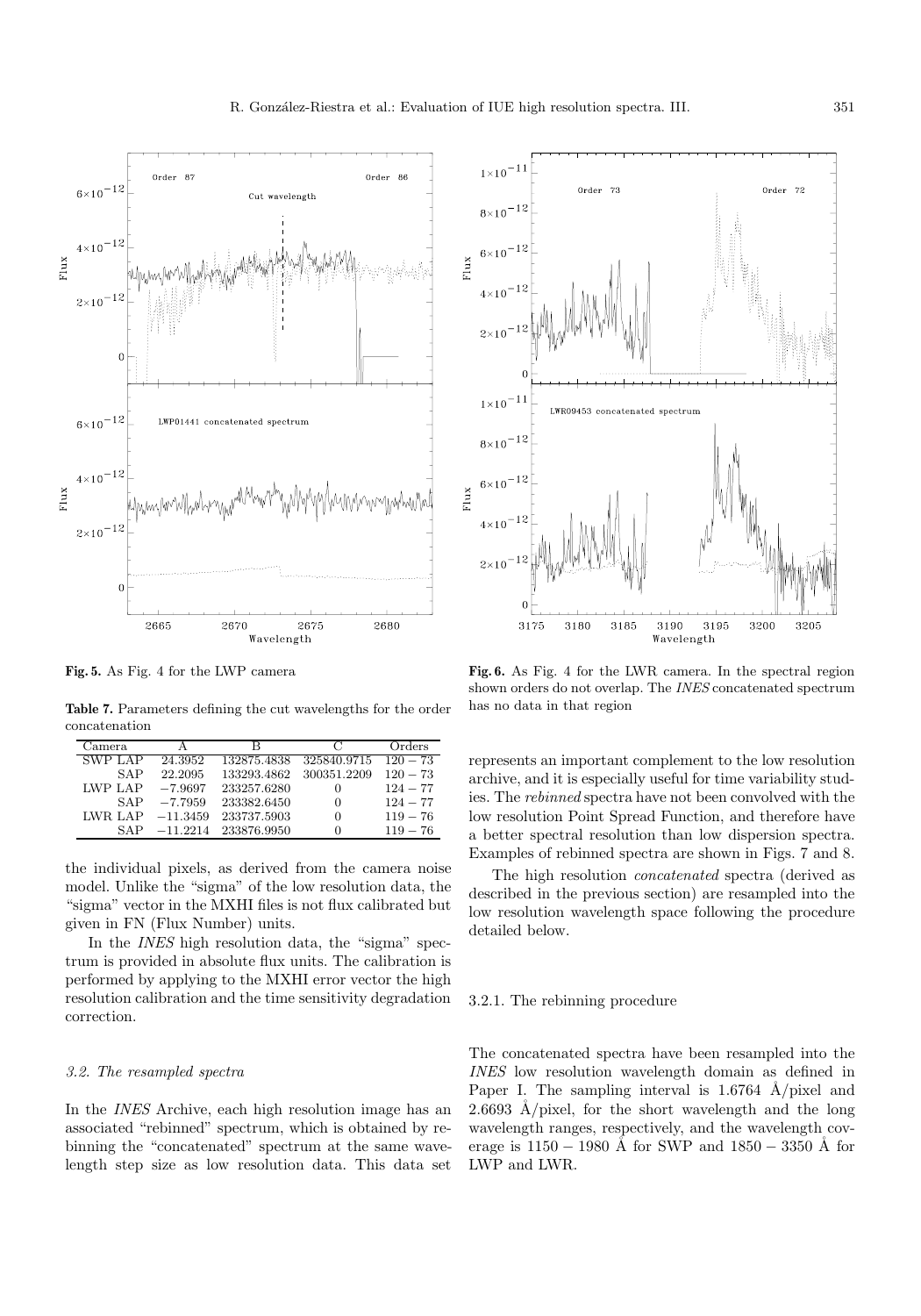

**Fig. 7.** Comparison of low resolution (thin line) and high resolution rebinned (thick line) spectra of the standard star BD+28 4211. The top panel shows the flux spectra. Flagged pixels are marked with diamonds (low resolution) and squares (rebinned). The two gaps in the high resolution spectra longward 1900 Å correspond to the regions where spectral orders do not overlap, which have been assigned zero flux. The inset in the top panel shows in more detail the region  $1300 - 1400 \text{ Å}$ . The error spectrum is shown in the bottom panel (thin line: low resolution, thick line: rebinned). The characteristic pattern of the errors of the rebinned spectrum is due to the lower signal-to-noise ratio at the edges of the individual echelle orders

The resampling has been performed so that the total flux is conserved, that is, if n pixels with fluxes  $f_1, f_2, \dots$ ,  $f_n$  are rebinned into one, the total flux in the bin is:

$$
F = \sum_{i=1}^{i=n} (\lambda_i - \lambda_{i-1})(f_i + f_{i-1})/2
$$
\n(4)

where the flux at the bin edges  $(i = 1, i = n)$  is calculated by linearly interpolating between the two adjacent pixels. The flux of the final pixel is:

 $Flux = F/\text{step}$  (5)

being "step" the low resolution pixel size defined above.

3.2.2. Errors

The rebinned error spectrum is computed from the concatenated error spectrum according to the following expression:

$$
E = \frac{\sqrt{\sum e_i^2}}{n} \tag{6}
$$

where  $e_i$  are the errors of the original pixels in the concatenated spectrum.

### 3.2.3. Flagging

The quality flag assigned to each pixel in the resampled spectrum is the sum of the flags of the original high resolution pixels. Only the most relevant quality flags present in the high resolution spectrum have been transmitted to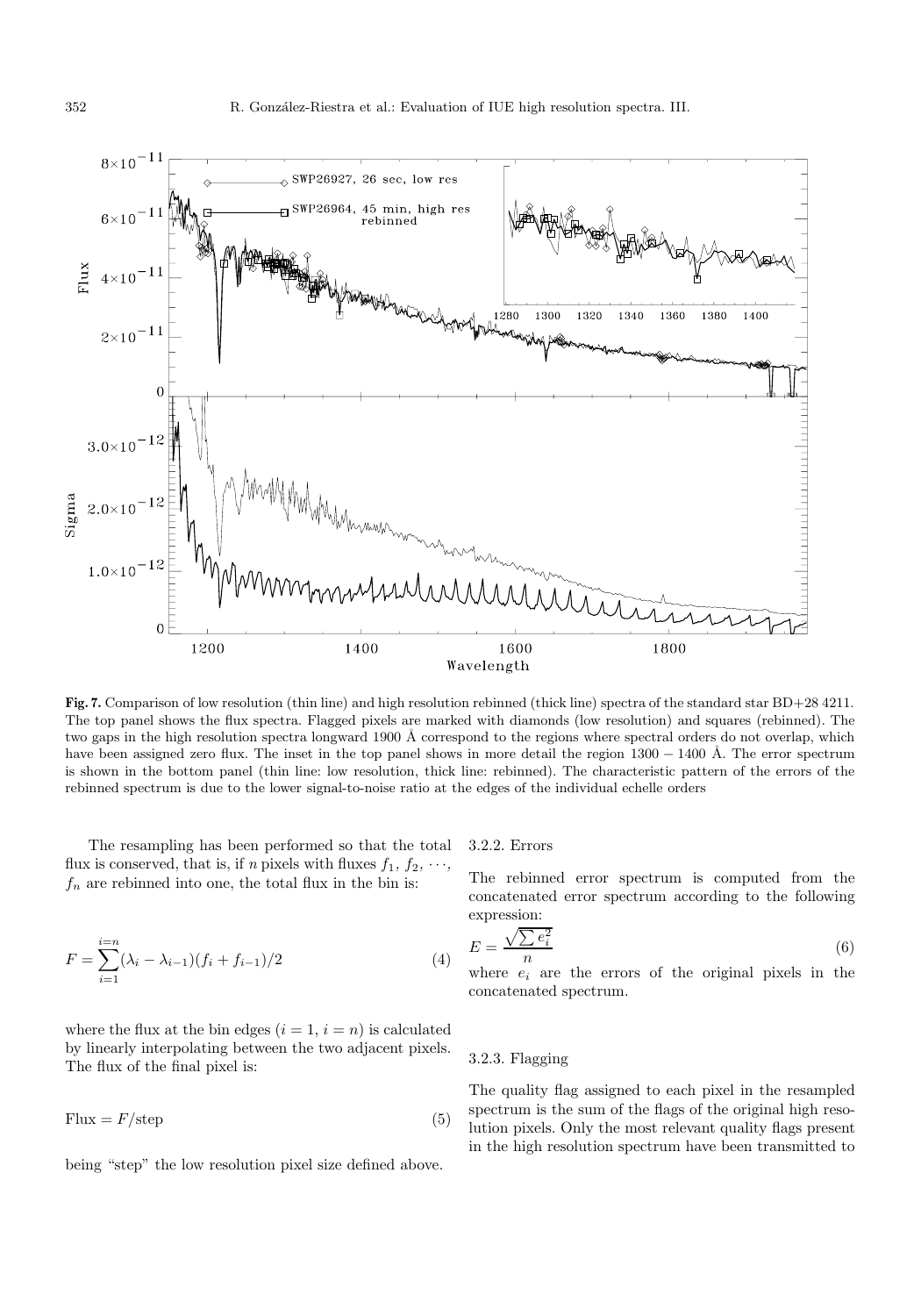**Fig. 8.** Similar to Fig. 7 but comparing two LWP spectra of Nova Cygni 1992. The errors are shown in the bottom panel

the rebinned spectrum:

- -8192: Missing minor frames in extracted spectrum,
- -1024: Saturated pixel,
- -16: Microphonic noise (for the LWR camera only),
- -8: Potential DMU corrupted pixel,
- -2: Uncalibrated data point.

Other flags (e.g. reseau marks) have not been taken into account to avoid that a too large fraction of the pixels in the output spectrum come out flagged with error conditions, despite their quality is not significantly affected. Pixels corresponding to the gaps between non-overlapping orders are flagged with "−2".

### **4. The correction to the wavelength scale**

We already pointed out in Sect. 2 that there is a significant discrepancy between the wavelength scales of short and long wavelength spectra processed with NEWSIPS. This inconsistency, which is well above the accuracy of the wavelength calibration, was already present in *IUESIPS* data (Nichols-Bohlin & Fesen 1986, 1990).

Table 8 presents a summary of the radial velocities of interstellar features in several stars, taken from Table 1,

together with values from the literature  $(v(lit))$ . The LWP and LWR velocities of Table 1, being consistent with each other, have been averaged together into  $v(LW)$ .

The literature value for RR Tel is from Tackeray (1977). The value quoted for  $\zeta$  Oph measured in the optical Ca II K and Na I D lines has been taken from Barlow et al. (1995). This value is in good agreement with the velocities derived from GHRS ultraviolet spectra by Savage et al. (1992),  $-14.9 \text{ km s}^{-1}$ , and Brandt et al. (1996),  $-15.4 \text{ km s}^{-1}$ . The velocities for  $\eta$  UMa and  $\zeta$ Cas correspond to measurements of the Ca II K and Na I D optical lines reported by Vallerga et al. (1993). The velocity quoted for  $\lambda$  Lep refers to the optical Ca II doublet (Frisch et al. 1990), which presents two components at 2 and 18 km s<sup> $-1$ </sup>, which cannot be resolved with *IUE*. The spectrum of HD 93521 presents up to nine interstellar components, with the two strongest ones located at, approximately,  $-10$  and  $-60$  km s<sup>-1</sup> (Spitzer & Fitzpatrick 1993). In the IUE spectra all these systems appear blended, and therefore, as in the case of  $\lambda$  Lep, we cannot compare reliably the IUE velocities with the optical values.

According to the data in Table 8, the mean difference between long and short wavelength (large aperture) velocities is 17.7 km s−<sup>1</sup>, i.e. SWP velocities are systematically more negative. The mean difference between the long wavelength and the literature values is  $8 \text{ km s}^{-1}$ .

A similar test was made to check the consistency between the wavelength scale of spectra taken through the large and small apertures. Being the number of small aperture high resolution spectra very limited, useful data were available only for the star  $\zeta$  Oph in the SWP and LWR cameras. The wavelength scales of the small and large aperture spectra are fully consistent in the short wavelength range:  $v(LAP) - v(SAP) = 1.1 \pm 6.7$  km s<sup>-1</sup>, while for the LWR camera a significant difference is found:  $v(LAP) - v(SAP) = -13.7 \pm 4.1$  km s<sup>-1</sup>. The lack of a suitable data set precludes an accurate determination of the offset between the large and small aperture scales in LWP spectra, but the limited tests performed seem to indicate that small aperture velocities are systematically lower, although the actual difference cannot be quantified.

The reason for the discrepancy between the short and long wavelength range velocity scales is not clear, while the large/small aperture discrepancy in LW spectra is most likely related to the transfer of the dispersion constants from the small to the large aperture: the dispersion relations were derived from spectra taken through the small aperture and then transferred to the large aperture on the basis of the assumed aperture separations.

In order to provide an internally consistent wavelength scale within the INES system, a velocity correction of  $+17.7$  km s<sup>-1</sup> has been applied to the wavelength scale of SWP high resolution spectra. The wavelength scale of LWP/LWR small aperture spectra has been corrected by

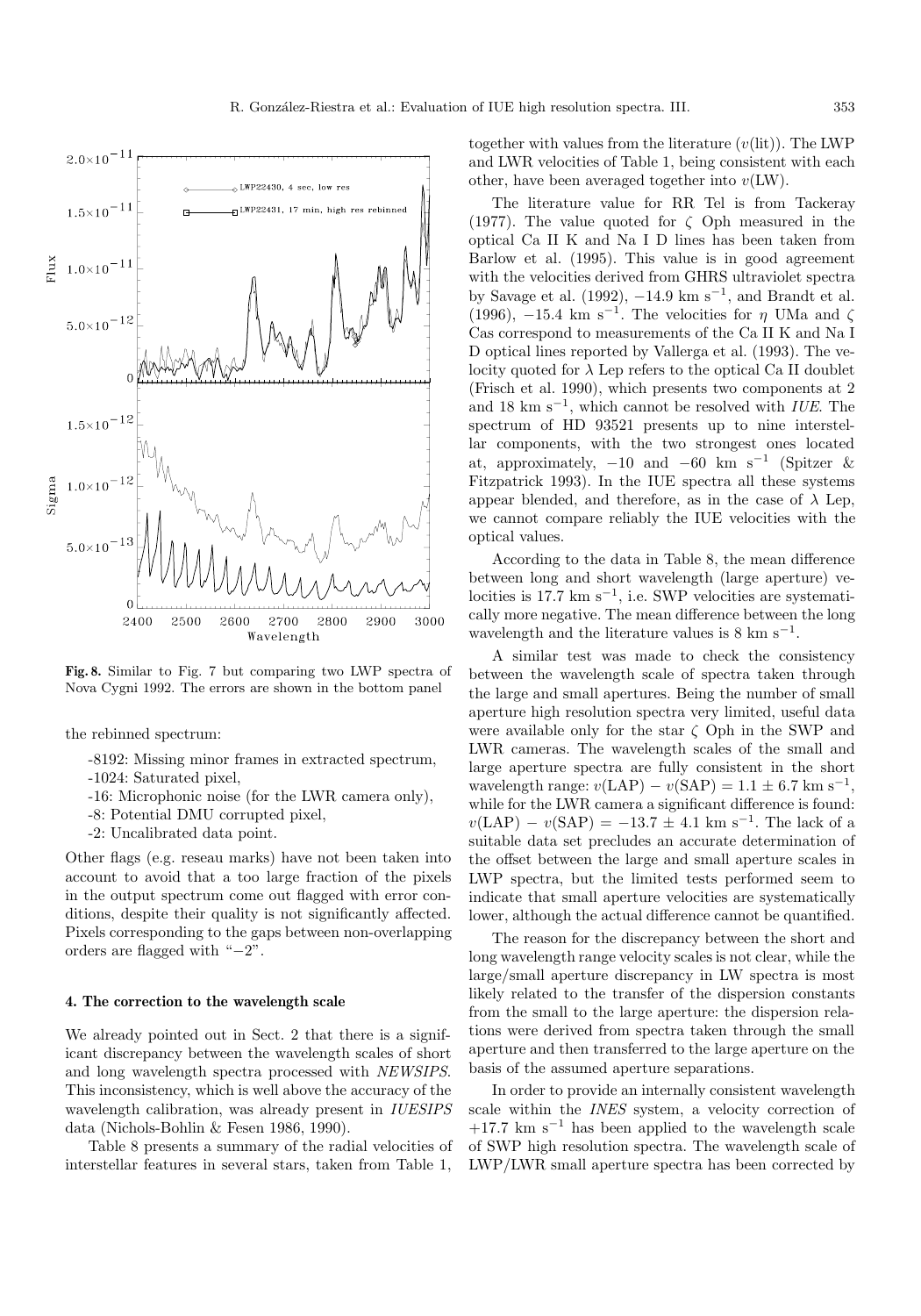| Target        | v(SWP)      | v(LW)       | $v(\text{lit})$ | $v(LW) - v(SWP)$ | $v(\mathrm{lit})$<br>$- v(LW)$ |
|---------------|-------------|-------------|-----------------|------------------|--------------------------------|
|               | $km s^{-1}$ | $km s^{-1}$ | $km s^{-1}$     | $km s^{-1}$      | $km s^{-1}$                    |
| RR Tel        | $-69.5$     | $-50.0$     | $-61.8$         | 19.5             | $-11.8$                        |
| $\zeta$ Oph   | $-24.7$     | $-11.0$     | $-14.8$         | 13.7             | $-3.8$                         |
| $BD+28$ 4211  | $-22.8$     | $-3.8$      |                 | 19.0             |                                |
| $BD+75325$    | $-16.4$     | 6.3         |                 | 22.7             |                                |
| HD 60753      | 18.8        | 31.7        |                 | 12.9             |                                |
| HD 93521      | $-38.8$     | $-20.1$     | $-10, -60$      | 18.8             |                                |
| $\eta$ UMa    |             | 2.4         | $-2.8$          |                  | $-5.2$                         |
| $\lambda$ Lep |             | 20.1        | 2, 18           |                  |                                |
| $\zeta$ Cas   |             | 1.2         | $-10.3$         |                  | $-11.5$                        |

**Table 8.** Mean radial velocities of interstellar lines obtained from NEWSIPS SWP and LWP/LWR large aperture spectra

Mean difference  $v(LW) - v(SWP) = 17.7 \pm 3.7$  km s<sup>-1</sup>. Mean difference  $v(\text{lit}) - v(\text{LW}) = -8.0 \pm 4.2 \text{ km s}^{-1}$ .

 $+13.7$  km s<sup>-1</sup>. With these corrections, the *INES* velocity scale is consistent with the optical determinations.

### **5. Conclusions**

In this paper we have discussed the overall quality of IUE high resolution spectra processed with the NEWSIPS system.

The stability of the wavelength scale ( $\approx 5$  km s<sup>-1</sup>) is within the limits imposed by the acquisition and tracking accuracy. No appreciable distortions in the wavelength scale over the full spectral range or during the spacecraft lifetime have been found.

A discrepancy of 9 km s<sup>-1</sup> has been found in the velocities derived from the two components of the Mg II doublet at  $2800 \text{ Å}$  in the LWP camera. The correct velocity is provided by the K line measured on spectral order 83. No such discrepancy has been found in LWR spectra.

The wavelength scales of NEWSIPS short and long cameras present an inconsistency, which is well above the repeatability errors quoted above. Measurements of narrow interstellar lines have shown that SWP velocities are systematically more negative by  $-17.7$  km s<sup>-1</sup>, on average. A similar discrepancy has been detected in long wavelength small aperture spectra, whose velocities are more negative than those from long wavelength large aperture spectra by  $-13.7$  km s<sup>-1</sup>.

The determination of the inter–order background has greatly improved with respect to the the IUESIPS system, especially at the shortest wavelengths, as shown by the absence of negative fluxes in the cores of saturated absorption lines and by the greater accuracy of equivalent width measurements.

The INES system derives two spectra from each original NEWSIPS MXHI file. In the first one, the "concatenated" spectrum, the spectral orders are merged together and the overlap regions are suppressed according to an algorithm which computes suitable cut wavelengths which maximize the signal-to-noise ratio. This spectrum contains an error vector calibrated into absolute flux units, which is not available in NEWSIPS data. Since the INES high resolution spectra are obtained from NEWSIPS MXHI files, all previous considerations about the stability of the wavelength scale, the stability and accuracy of the flux scale and the validity of the background extraction are applicable to them. The second output product is the "rebinned" spectrum, which is the "concatenated" spectrum after resampling at the low resolution wavelength step.

To correct for the discrepancies found in the NEWSIPS high resolution wavelength scale, a velocity correction of  $+17.7$  km s<sup>-1</sup> for SWP spectra and of  $+13.5$  km s<sup>-1</sup> for LWP/LWR small aperture spectra has been applied to the INES "concatenated" spectra. With this correction, the overall INES velocity scale is self–consistent, and agrees to within  $8 \text{ km s}^{-1}$  with the optical velocity scale.

Acknowledgements. We would like to acknowledge the contribution of all VILSPA staff to the development and production of the INES system, and the referee, Dr. J.S. Nichols, for her useful comments.

### **References**

- Barlow M.J., Crawford I.A., Diego F., et al., 1995, MNRAS 272, 333
- Brandt J.C., Heap S.R., Beaver E.A., et al., 1996, AJ 112, 1128
- Cassatella A., Altamore A., Gonz´alez-Riestra R., Ponz J.D., Barbero J., Wamsteker W., 1999, A&AS (in press) (Paper II)
- Frisch P.C., Semback K., York D.G., 1990, ApJ 364, 540
- Garhart M.P., Smith M.A., Levay K.L., Thompson R.W., 1997, IUE NEWSIPS Information Manual, Version 2.0
- Morton D.C., 1975, ApJ 197, 85
- Morton D.C., 1991, ApJS 77, 119
- Nichols J.S., 1998, in: "Ultraviolet Astronomy beyond the IUE Final Archive", ESA SP-413, Wamsteker W. and González-Riestra R. (eds.), p. 671